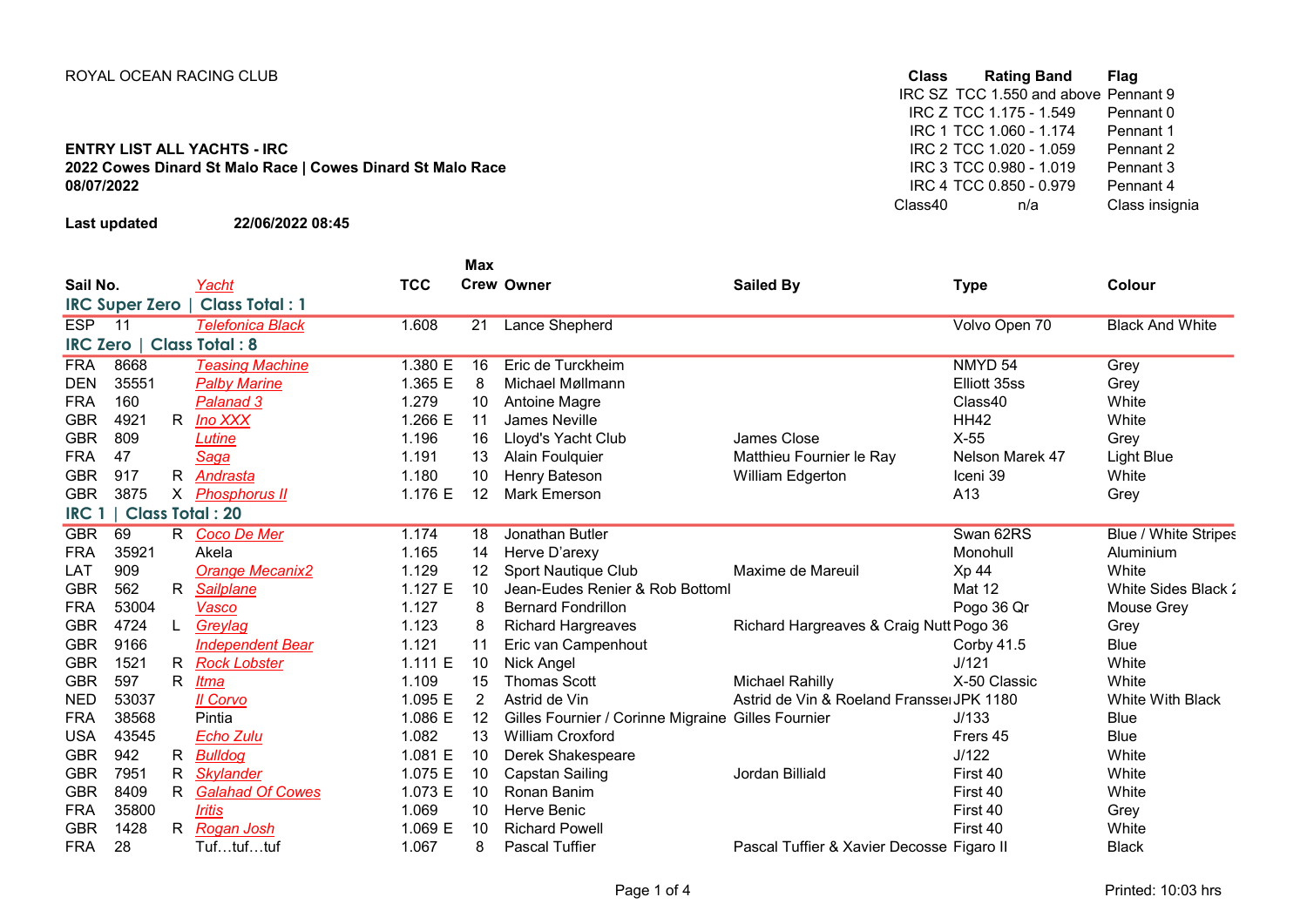|                  |       |    |                                    |            | Max              |                          |                                                |                 |                    |
|------------------|-------|----|------------------------------------|------------|------------------|--------------------------|------------------------------------------------|-----------------|--------------------|
| Sail No.         |       |    | Yacht                              | <b>TCC</b> |                  | <b>Crew Owner</b>        | <b>Sailed By</b>                               | <b>Type</b>     | Colour             |
| <b>GBR</b>       | 7408  |    | R Arthur                           | 1.066 E    | 10               | Sailing Logic            | Prue Nash                                      | First 40        | White              |
| FRA.             | 43749 |    | <b>Nutmeg Solidaire En Peloton</b> | 1.061      | 8                | Francois Lognone         |                                                | <b>MC 34</b>    | <b>Blue</b>        |
| IRC <sub>2</sub> |       |    | <b>Class Total: 32</b>             |            |                  |                          |                                                |                 |                    |
| <b>FRA</b>       | 38580 |    | Esparlica 3                        | 1.052      | 9                | Thierry de L'Aulnoit     |                                                | <b>Xp 38</b>    | White              |
| <b>FRA</b>       | 95    |    | F Shamrock V                       | 1.050      | 8                | <b>Bruno Basuyaux</b>    | Bruno Basuyaux & Bastien Boucl Figaro II       |                 | White              |
| <b>GBR</b>       | 112   | N  | J'ouvert                           | 1.049      | 2                | Simon Harris             | Simon Harris & Daniel Law                      | J/112e          | White              |
| <b>GBR</b>       | 1415  |    | R Kokomo                           | 1.049      | 9                | <b>Steve Trigwell</b>    |                                                | Prima 38        | White              |
| <b>GBR</b>       | 4715  |    | <b>Relax Of Phoenix</b>            | 1.049      | 10               | Phoenix Yacht Club       | Roger Wood                                     | X40             | White              |
| <b>GBR</b>       | 8936  |    | R Black Sheep                      | 1.046 E    | 8                | <b>Trevor Middleton</b>  |                                                | Sun Fast 3600   | White/grey         |
| <b>GBR</b>       | 3600  |    | X Killing Time                     | 1.045 E    | 8                | Alastair Bisson          |                                                | Sun Fast 3600   | White              |
| <b>GBR</b>       | 503   |    | R May Contain Nuts                 | 1.044      | 8                | The Nuts Syndicate       | Kevin Rolfe                                    | Corby 34        | Dark Blue          |
| SWE              | 450   |    | <b>Emily Of Cowes</b>              | 1.043      | 12               | <b>Richard Oswald</b>    |                                                | <b>Elan 450</b> | White              |
| <b>FRA</b>       | 53116 |    | <b>Princesse Gotionude II</b>      | 1.043      | 8                | <b>Nicolas Dezeustre</b> |                                                | Sun Fast 3600   | White              |
| <b>GBR</b>       | 1653  |    | R <i>Ikigai</i>                    | 1.040 E    | 8                | Catherine Keohane        |                                                | <b>JPK 1080</b> | White              |
| <b>GBR</b>       | 3759  |    | Jelenko II                         | 1.040      | 8                | Jonathan Bevan           | Jonathan Bevan & Simon Dipple Sun Fast 3600    |                 | White              |
| <b>GBR</b>       | 795   | R. | Diablo                             | 1.035 E    | 8                | <b>Nick Martin</b>       | Nick Martin & Calanach Finlaysol Sun Fast 3600 |                 | White              |
| <b>GBR</b>       | 9473  |    | R Rockit                           | 1.035      | 7                | <b>Shirley Robertson</b> | Shirley Robertson & Dee Caffari Sun Fast 3300  |                 | White              |
| <b>FRA</b>       | 43831 |    | <b>Timeline</b>                    | 1.035      | 8                | Marc Alperovitch         |                                                | <b>JPK 1080</b> | White              |
| <b>GBR</b>       | 8657  | L. | Bellino                            | 1.034 E    | 8                | Rob Craigie              | Rob Craigie & Deb Fish                         | Sun Fast 3600   | White              |
| <b>GBR</b>       | 6779  |    | R Kestrel                          | 1.033      | $\overline{7}$   | Simon Bamford            | Simon Bamford & Jerome Carsor Sun Fast 3300    |                 | White              |
| <b>FRA</b>       | 43772 |    | Play                               | 1.032      | 8                | Paul Archer              |                                                | <b>JPK 1080</b> | White              |
| <b>GBR</b>       | 1394  |    | R Zephyr                           | 1.032      | 7                | Simon Toms               | Simon Toms & Ian Coward                        | Sun Fast 3300   | Blue/white         |
| <b>FRA</b>       | 53308 |    | Leeuwin                            | 1.031      | 8                | <b>Bertrand Semaille</b> |                                                | <b>JPK 1030</b> | White Grey & Red   |
| <b>GBR</b>       | 1583  |    | R Asgard                           | 1.030      | $\overline{7}$   | <b>Ross Farrow</b>       | Ross Farrow & Matthew Bird                     | Sun Fast 3300   | White              |
| <b>GBR</b>       | 7933  |    | R Fastrak XII                      | 1.030      | $\overline{7}$   | Nigel de Quervain Colley | Nigel de Quervain Colley & Math Sun Fast 3300  |                 | White              |
| <b>GBR</b>       | 833   |    | X Hooligan VIII                    | 1.030      | $\overline{7}$   | <b>Edward Broadway</b>   |                                                | Sun Fast 3300   | White              |
| <b>GBR</b>       | 2095  |    | R Surf                             | 1.030      | 7                | <b>Adrian Dyball</b>     | James Harayda                                  | Sun Fast 3300   | White              |
| <b>GBR</b>       | 6502  | L  | Wild Pilgrim                       | 1.030 E    | $\overline{7}$   | Daniel Jones             | Daniel Jones & Jon Tyrrell                     | Sun Fast 3300   | White              |
| FRA              | 53246 |    | <b>Hémon-Camus</b>                 | 1.029      | $\boldsymbol{7}$ | Georges Dauvert          |                                                | Sun Fast 3300   | White              |
| <b>FRA</b>       | 53213 |    | Moustache                          | 1.029      | $\overline{7}$   |                          | <b>Olivier Burgaud</b>                         | Sun Fast 3300   | White              |
| <b>GBR</b>       | 1519  |    | R Fortitude                        | 1.028      | $\overline{7}$   | David Vanek              |                                                | Sun Fast 3300   | Navy Blue          |
| <b>FRA</b>       | 53192 |    | Moshimoshi                         | 1.028      | $\overline{7}$   | Sebastien Saulnier       | Sebastien Saulnier & Hadrien Pe Sun Fast 3300  |                 | White              |
| <b>GBR</b>       | 5964  |    | R New Normal                       | 1.028      | $\overline{7}$   | <b>Thomas Fenemore</b>   | Tom Fenemore & Jack Hanslope Sun Fast 3300     |                 | Grey With Blue & C |
| <b>FRA</b>       | 34799 |    | <b>Tchin Tchin</b>                 | 1.021 E    | 8                | Juan Ignacio Gomeza      |                                                | A35             | White              |
| <b>GBR</b>       | 979   |    | R Malice                           | 1.020 E    | 8                | Mike Moxley              | Mike Moxley & Tom Bridge                       | <b>HOD 35</b>   | White              |
| IRC <sub>3</sub> |       |    | <b>Class Total: 22</b>             |            |                  |                          |                                                |                 |                    |
| <b>FRA</b>       | 34978 |    | Locmalo                            | 1.017      | 8                | <b>Gautier Normand</b>   | Jerome Fournier le Ray                         | A35             | White/red          |
| FRA              | 53197 |    | Mary-3                             | 1.017      | 8                | Francois Moriceau        | Francois Moriceau & Christophe                 | JPK 1030        | Blue&silver        |
| <b>GBR</b>       | 6990  | R. | <b>Jolly Jumper</b>                | 1.015 E    | $\overline{7}$   | Jean-Baptiste Brian      |                                                | J/99            | White              |
| <b>GBR</b>       | 4799  | R  | Jiro                               | 1.010      | 7                | Mark Kendall             | Tom Holloway                                   | J/99            | White              |
|                  |       |    |                                    |            |                  |                          |                                                |                 |                    |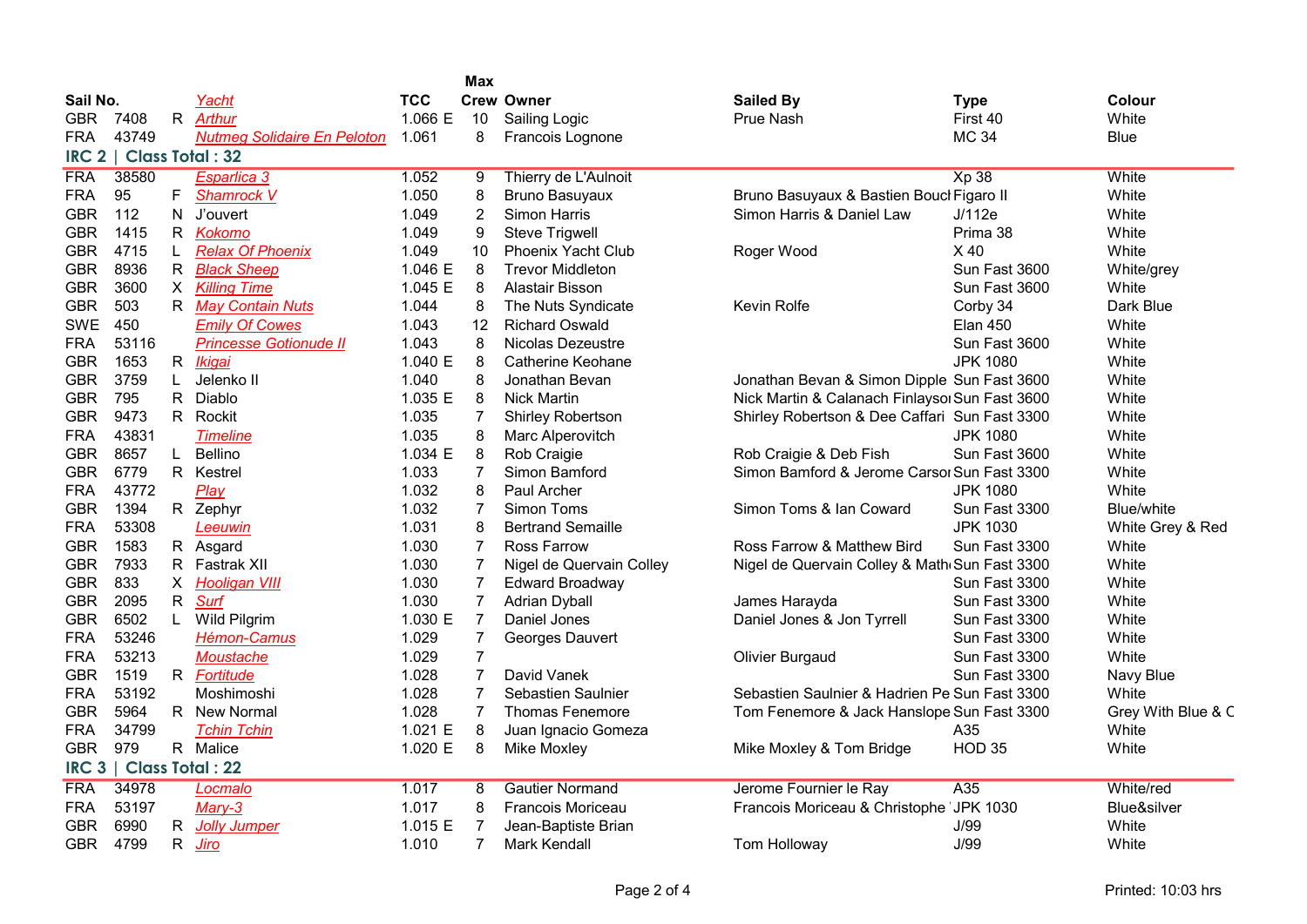|                  |                       |              |                           |            | <b>Max</b>     |                                                |                                                |                    |                         |
|------------------|-----------------------|--------------|---------------------------|------------|----------------|------------------------------------------------|------------------------------------------------|--------------------|-------------------------|
| Sail No.         |                       |              | Yacht                     | <b>TCC</b> |                | <b>Crew Owner</b>                              | <b>Sailed By</b>                               | <b>Type</b>        | Colour                  |
| <b>FRA</b>       | 28471                 |              | J Squared                 | 1.008      | 8              | Aymeric Mautin                                 |                                                | J/105              | White                   |
| GBR              | 8809                  | R            | <b>Mojo Risin'</b>        | 1.008 E    | 8              | J/109 Racing Limited                           | <b>Rob Cotterill</b>                           | J/109              | White                   |
| <b>GBR</b>       | 9779                  | T            | <b>JAGO</b>               | 1.006 E    | 8              | <b>Mike Yates</b>                              |                                                | J/109              | Navy Blue               |
| <b>FRA</b>       | 68460                 |              | J Venture                 | 1.005      | 8              | Pierre Delalande                               |                                                | J/109              | Dark Blue               |
| <b>GBR</b>       | 9760                  |              | R Jenqu                   | 1.005 E    | 8              | <b>William Stock</b>                           |                                                | J/109              | White                   |
| <b>GBR</b>       | 6908                  | R.           | White Knight 7            | 1.005      | 8              | Royal Armoured Corps Yacht Club Henry Kemp-gee |                                                | J/109              | White                   |
| <b>GBR</b>       | 9487                  | $\mathsf{R}$ | <b>Jumunu</b>             | 1.004 E    | 8              | Lesley Brooman                                 |                                                | J/109              | Dark Blue               |
| <b>GBR</b>       | 958                   | $\mathsf{R}$ | Jangada                   | 0.999 E    | $\overline{7}$ | <b>Richard Palmer</b>                          | Richard Palmer & Jeremy Waitt                  | <b>JPK 1010</b>    | White                   |
| <b>FRA</b>       | 38967                 |              | Kia Ora                   | 0.999      | $\overline{7}$ | <b>Olivier Hays</b>                            | Olivier Hays & Yann Adam                       | <b>JPK 1010</b>    | White                   |
| <b>FRA</b>       | 53057                 |              | Lazy Boy                  | 0.999      | $\overline{7}$ | Yann Gapais                                    | Yann & Yves Gapais                             | Sun Fast 3200      | <b>Red And White</b>    |
| <b>GBR</b>       | 4867                  | L.           | <b>Purple Mist</b>        | 0.999      | 7              | <b>Katherine Cope</b>                          | Kate Cope & Conrad Manning                     | Sun Fast 3200      | White + Purple Gra      |
| <b>FRA</b>       | 35829                 |              | Cora                      | 0.998 E    | $\overline{7}$ | <b>Nigel Goodhew</b>                           | <b>Tim Goodhew</b>                             | Sun Fast 3200      | White                   |
| <b>FRA</b>       | 43510                 |              | <b>Numerobis</b>          | 0.998      | $\overline{7}$ | Regis Vian                                     | Regis Vian & Fabien Delahaye                   | <b>JPK 1010</b>    | White                   |
| <b>FRA</b>       | 43657                 |              | <b>Fleur Du Sud</b>       | 0.997      | 7              | <b>Patrick Molitor</b>                         | Patrick Molitor & Alan Lebreton                | <b>JPK 1010</b>    | White / Blue / Dark     |
| <b>GBR</b>       | 2904                  | L.           | <b>Hot Pursuit</b>        | 0.991      | $\overline{7}$ | Jerry Freeman                                  | Jerry Freeman & Richard Leaver Sun Fast 3200   |                    | White                   |
| <b>FRA</b>       | 28747                 |              | <b>Coriandre Junior</b>   | 0.986      | $\overline{7}$ | Philippe Reminiac                              | Marc Noel                                      | <b>JPK 960</b>     | White                   |
| <b>FRA</b>       | 43981                 |              | Jambo                     | 0.985      | $\overline{7}$ | Pierre Bouhanna                                |                                                | J/97E              | Grey                    |
| <b>FRA</b>       | 36760                 |              | <b>Stergann</b>           | 0.981      | $\overline{7}$ | <b>Yves Ginoux</b>                             |                                                | <b>JPK 960</b>     | White                   |
| IRC <sub>4</sub> | <b>Class Total: 8</b> |              |                           |            |                |                                                |                                                |                    |                         |
| <b>FRA</b>       | 28747                 |              | <b>Coriandre Junior</b>   | 0.986      | 7              | <b>Philippe Reminiac</b>                       | <b>Marc Noel</b>                               | <b>JPK 960</b>     | White                   |
| <b>GBR</b>       | 7732                  | T.           | <b>Mardy Gras</b>         | 0.979 E    | $\overline{7}$ | <b>Frederick Mundle</b>                        |                                                | X-332              | White + 3 Blue Strip    |
| <b>FRA</b>       | 17815                 |              | Sun Hill 3                | 0.965      | $\overline{7}$ | <b>Francois Charles</b>                        |                                                | Dehler 33 Cruising | White With Blue Sti     |
| <b>FRA</b>       | 27508                 |              | Grizzly                   | 0.947      | 7              | Julien Legrand                                 |                                                | <b>First 31.7</b>  | <b>Light Grey</b>       |
| <b>GBR</b>       | 26                    |              | R Morning After           | 0.935      | 8              | <b>Stuart Greenfield</b>                       | Stuart Greenfield & Louise Claytc S&S 34       |                    | <b>Blue</b>             |
| <b>GBR</b>       | 4315                  | L.           | <b>Pipe Dream II</b>      | 0.927      | $\overline{7}$ | <b>Jason Newell</b>                            | <b>Cameron Davis</b>                           | Beneteau 31.7      | White                   |
| <b>GBR</b>       | 123                   |              | <b>Xara</b>               | 0.919      | 9              | Jonathan Rolls                                 |                                                | Swan 38 S/r        | White                   |
| <b>FRA</b>       | 4172                  |              | <b>Arabel</b>             | 0.869      | 8              | Henri Vergnoux                                 |                                                | Prototype          | White                   |
|                  |                       |              | IRC 2H   Class Total : 32 |            |                |                                                |                                                |                    |                         |
| <b>NED</b>       | 53037                 |              | <b>Il Corvo</b>           | 1.095 E    | $\overline{2}$ | Astrid de Vin                                  | Astrid de Vin & Roeland Fransse JPK 1180       |                    | <b>White With Black</b> |
| <b>USA</b>       | 43545                 |              | <b>Echo Zulu</b>          | 1.082      | $\overline{2}$ | <b>William Croxford</b>                        |                                                | Frers 45           | <b>Blue</b>             |
| <b>FRA</b>       | 28                    |              | Tuftuftuf                 | 1.067      | 2              | <b>Pascal Tuffier</b>                          | Pascal Tuffier & Xavier Decosse Figaro II      |                    | <b>Black</b>            |
| <b>FRA</b>       | 95                    | F.           | <b>Shamrock V</b>         | 1.050      | $\overline{c}$ | <b>Bruno Basuyaux</b>                          | Bruno Basuyaux & Bastien Boucl Figaro II       |                    | White                   |
| <b>GBR</b>       | 112                   |              | N J'ouvert                | 1.049      | $\overline{c}$ | <b>Simon Harris</b>                            | Simon Harris & Daniel Law                      | J/112e             | White                   |
| <b>GBR</b>       | 3759                  | L.           | Jelenko II                | 1.040      | 2              | Jonathan Bevan                                 | Jonathan Bevan & Simon Dipple Sun Fast 3600    |                    | White                   |
| <b>GBR</b>       | 795                   |              | R Diablo                  | 1.035 E    | $\overline{2}$ | <b>Nick Martin</b>                             | Nick Martin & Calanach Finlaysol Sun Fast 3600 |                    | White                   |
| <b>GBR</b>       | 9473                  | $\mathsf{R}$ | Rockit                    | 1.035      | $\overline{2}$ | <b>Shirley Robertson</b>                       | Shirley Robertson & Dee Caffari Sun Fast 3300  |                    | White                   |
| <b>GBR</b>       | 8657                  | L.           | <b>Bellino</b>            | 1.034 E    | $\overline{2}$ | Rob Craigie                                    | Rob Craigie & Deb Fish                         | Sun Fast 3600      | White                   |
| <b>GBR</b>       | 6779                  |              | R Kestrel                 | 1.033      | $\overline{2}$ | Simon Bamford                                  | Simon Bamford & Jerome Carsor Sun Fast 3300    |                    | White                   |
| <b>GBR</b>       | 1394                  |              | R Zephyr                  | 1.032      | $\overline{2}$ | Simon Toms                                     | Simon Toms & Ian Coward                        | Sun Fast 3300      | Blue/white              |
| <b>FRA</b>       | 53308                 |              | Leeuwin                   | 1.031      | $\overline{2}$ | <b>Bertrand Semaille</b>                       |                                                | <b>JPK 1030</b>    | White Grey & Red        |